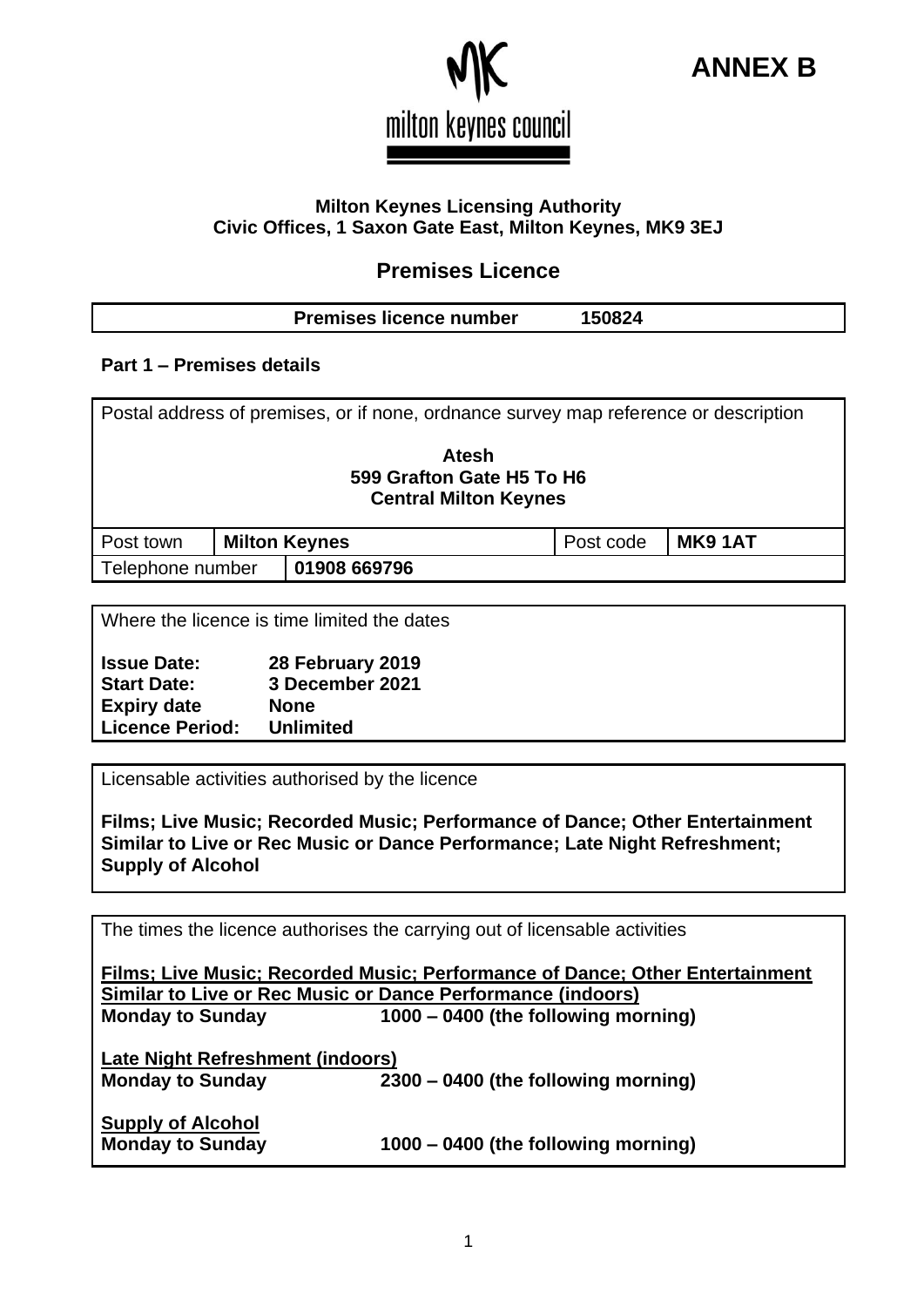The opening hours of the premises

Where the licence authorises supplies of alcohol whether these are on and/or off supplies

## **For consumption on the premises only**

## **Part 2**

Name, (registered) address, telephone number and e-mail (where relevant) of holder of premises licence

### **Burhan Ates**

**59 Vancouver Road Turnford Broxbourne EN10 6FD**

Registered number of holder, for example company number, charity number (where applicable)

**N/A**

Name, address and telephone number of designated premises supervisor where the premises licence authorises the supply of alcohol

**Burhan Ates**

**(Tel: Not Provided)**

Personal licence number and issuing authority of personal licence held by designated premises supervisor where the premises licence authorises the supply of alcohol

> **LN/201700001 Borough of Broxbourne**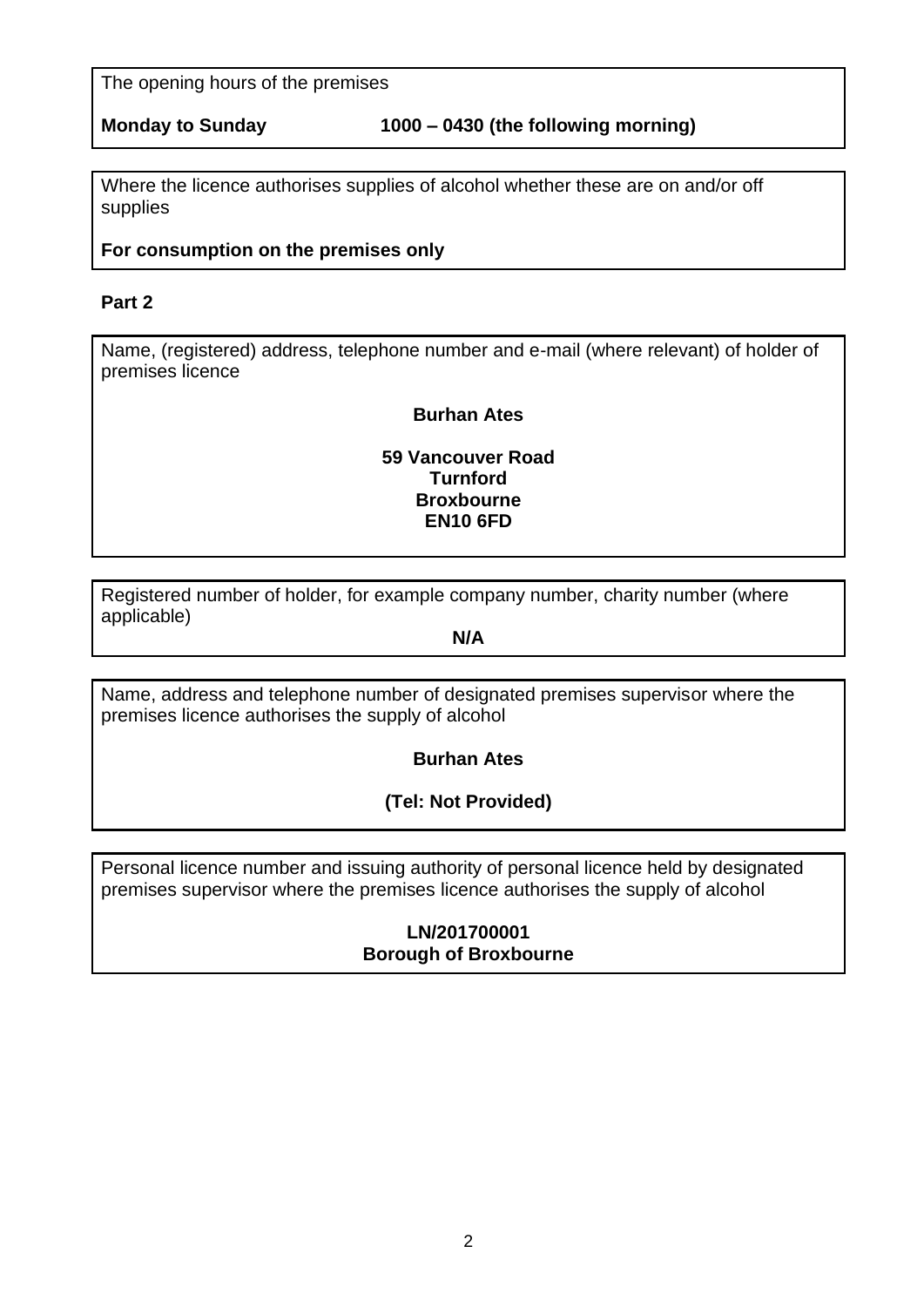### **Annex 1 - Mandatory conditions**

- 1.1 No supply of alcohol may be made where there is no designated premises supervisor in respect of the licence, or when the designated premises supervisor does not hold a personal licence or it is suspended.
- 1.2 Every supply of alcohol under the premises licence must be made or authorised by a person who holds a personal licence.
- 1.3 (1) The responsible person shall take all reasonable steps to ensure that staff on relevant premises do not carry out, arrange or participate in any irresponsible promotions in relation to the premises.

(2) In this paragraph, an irresponsible promotion means any one or more of the following activities, or substantially similar activities, carried on for the purpose of encouraging the sale or supply of alcohol for consumption on the premises in a manner which carries a significant risk of leading or contributing to crime and disorder, prejudice to public safety, public nuisance, or harm to children-

(a) games or other activities which require or encourage, or are designed to require or encourage, individuals to-

(i) drink a quantity of alcohol within a time limit (other than to drink alcohol sold or supplied on the premises before the cessation of the period in which the responsible person is authorised to sell or supply alcohol), or

(ii) drink as much alcohol as possible (whether within a time limit or otherwise);

(b) provision of unlimited or unspecified quantities of alcohol free or for a fixed or discounted fee to the public or to a group defined by a particular characteristic (other than any promotion or discount available to an individual in respect of alcohol for consumption at a table meal, as defined in section 159 of the Act);

(c) provision of free or discounted alcohol or any other thing as a prize to encourage or reward the purchase and consumption of alcohol over a period of 24 hours or less;

(d) provision of free or discounted alcohol in relation to the viewing on the premises of a sporting event, where that provision is dependent on-

- (i) the outcome of a race, competition or other event or process, or
- (ii) the likelihood of anything occurring or not occurring;

(e) selling or supplying alcohol in association with promotional posters or flyers on, or in the vicinity of, the premises which can reasonably be considered to condone, encourage or glamorise anti-social behaviour or to refer to the effects of drunkenness in any favourable manner.

- 1.4 The responsible person shall ensure that no alcohol is dispensed directly by one person into the mouth of another (other than where that other person is unable to drink without assistance by reason of a disability).
- 1.5 The responsible person shall ensure that free tap water is provided on request to customers where it is reasonably available.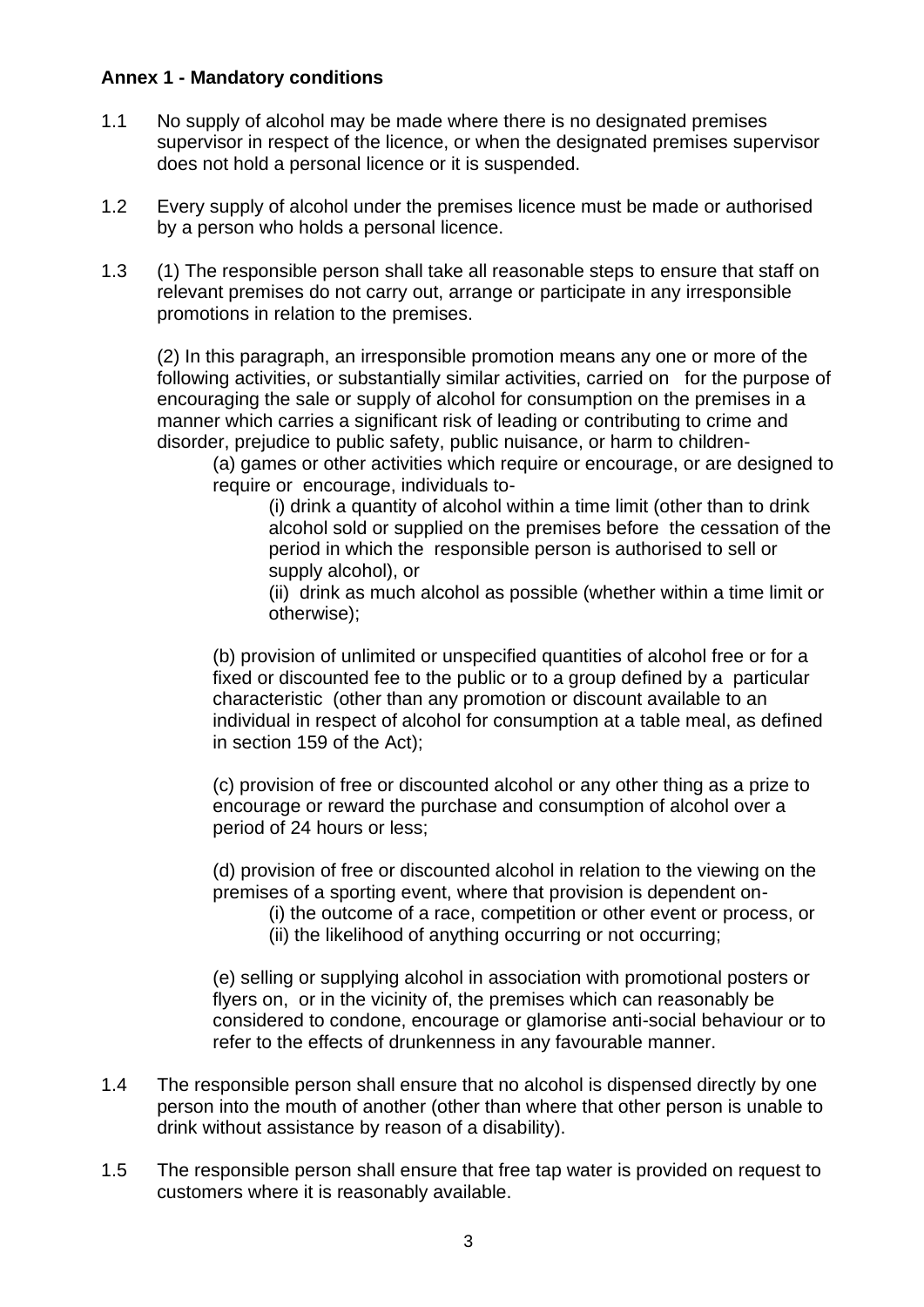1.6 (1) The premises licence holder or club premises certificate holder shall ensure that an age verification policy applies to the premises in relation to the sale or supply of alcohol

(2) The policy must require individuals who appear to the responsible person to be under 18 years of age (or such older age as may be specified in the policy) to produce on request, before being served alcohol, identification bearing their photograph, date of birth and a holographic mark

1.7 The responsible person shall ensure that-

(a) where any of the following alcoholic drinks is sold or supplied for consumption on the premises (other than alcoholic drinks sold or supplied having been made up in advance ready for sale or supply in a securely closed container) it is available to customers in the following measures-

- (i) beer or cider: 1/2 pint;
- (ii) gin, rum, vodka or whisky: 25 ml or 35 ml; and
- (iii) still wine in a glass: 125 ml; and
- (b) customers are made aware of the availability of these measures
- 1.8 Where a condition of this licence requires individuals to carry out security activities each individual must be authorised to carry out that activity by a licence granted under the Private Security Industry Act 2001 or be entitled to carry out that activity by virtue of section 4 of that Act.
- 1.9 The showing of films, videos or DVD's to persons under 18 is restricted in accordance with any recommendations made by the British Board of Film Classification (BBFC) where the film has been classified by that Board or by the Licensing Authority where no classification certificate has been granted by the BBFC or, where the licensing authority has notified the licence holder that section 20(3) (b) of the Licensing Act 2003 applies to the film.

## **Annex 2 - Conditions consistent with the Operating Schedule**

- 2.1 An adequate CCTV system will be installed, maintained and operated at the premises. It shall cover the entirety of the licensed area, internal and external and include all entrances and exits. The images will be an evidential standard and record whenever the premises is open to the public. All recordings will be kept for 31 days, be date stamped correctly at all times.
- 2.2 Recordings shall be made available on request of the police or authorised officers to view or remove for evidential purposes.
- 2.3 All relevant staff and management are to be trained in the use of the system. Appropriate CCTV training records are to be kept. A minimum of one person suitably trained in the operation of the CCTV system shall be on site when the premises is open.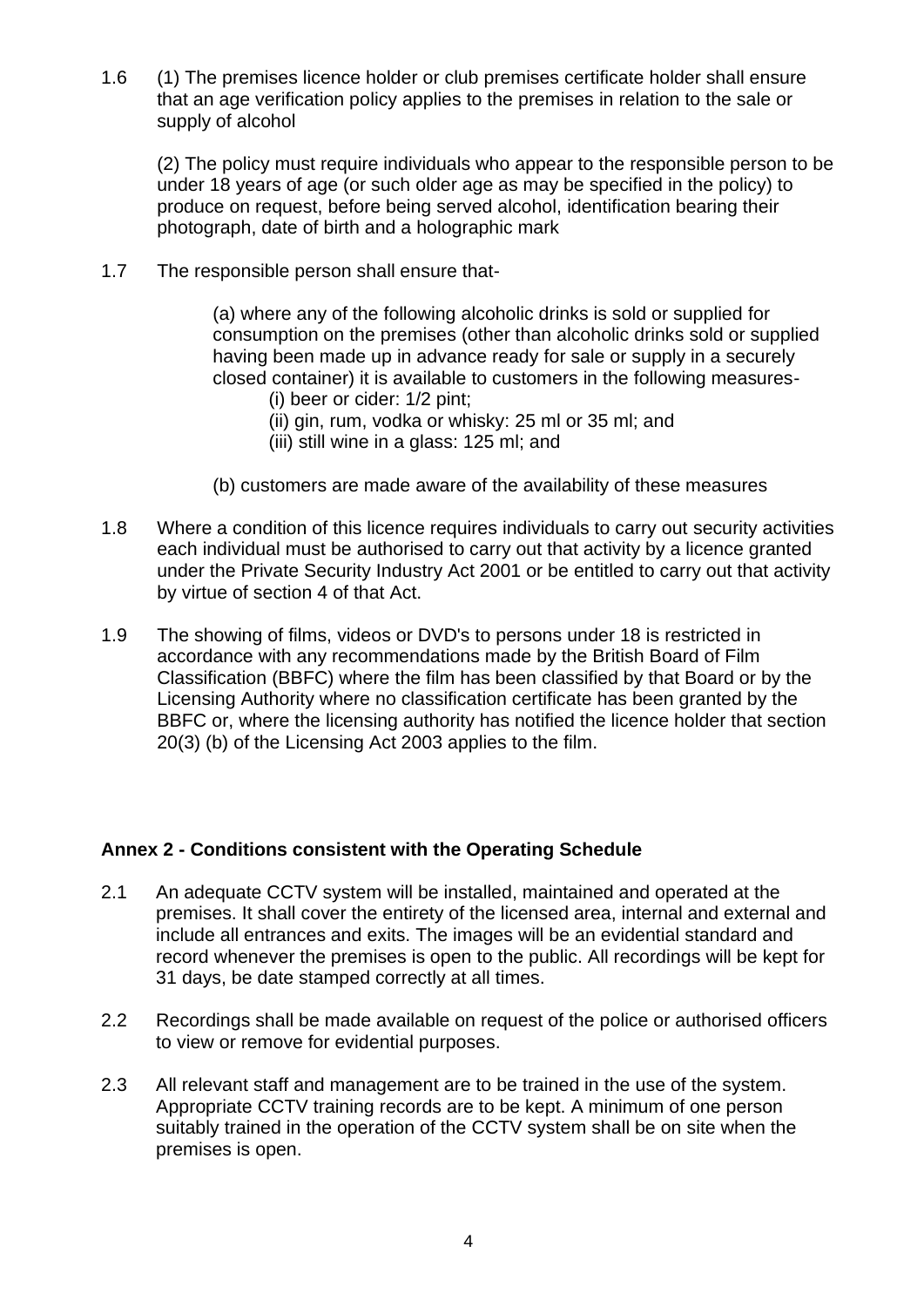- 2.4 The premises licence holder, DPS or authorised person shall check to ensure the CCTV is working correctly on a daily (for operational and time stamp) and weekly (for length of time recording) basis. Checks will be recorded in relevant register.
- 2.5 Door supervisors shall be employed to carry out security activities whenever the premises is open past 0000hrs until the premises is closed.
- 2.6 Door supervisors shall wear body cameras when on duty. They will have high visibility vests on outside the premises and be clearly identifiable in the premises. The total number of door supervisors shall be agreed with the police and the premises door supervisor policy. As a minimum one door supervisor shall be present for every 50 guests. A register of door supervisors will be kept at the premises. All door supervisors shall receive relevant training in respect of the premises licence, a record of this training shall be kept.
- 2.7 The DPS or a relevant personal licence holder shall be present at the premises from 2100hrs whenever the premises is in operation. Details of the personal licence holder shall be recorded in the incident book.
- 2.8 An incident book shall be kept at the premises, and made available to the police or authorised officers ,which will record the following information:
	- a. all crimes reported to the venue;
	- b. all ejections of customers;
	- c. any complaints received including details of the outcome;
	- d. any incidents of disorder;
	- e. all seizures of drugs or offensive weapons;
	- f. any faults in the CCTV system, searching equipment or scanning equipment & details of work undertaken on it including the engineers contact details;
	- g. any refusal of the sale of alcohol; and
	- h. any visit by a relevant authority or emergency service. Where police are called by the venue a card number shall be obtained & recorded.
- 2.9 Relevant notices will be prominently displayed by the entry/exit door / lobby area and bars/serveries as appropriate advising customers:
	- a. that CCTV & challenge 25 are in operation;
	- b. advising customers of the provisions of the licensing act regarding underage & proxy sales;
	- c. asking customers to leave quietly and not loiter outside the premises;
	- d. that no drinks, glasses or bottles may be taken outside the premises at any time; and
	- e. of the arrangements with a local cab firm.
- 2.10 There shall be no new entry of customers after 0400hrs on any night. smokers may be readmitted in accordance with the venue`s security policy.
- 2.11 The premises licence holder shall ensure there is an arrangement in place with a local cab firm to allow customers to call a cab or for staff to call them one.
- 2.12 No drinks, glasses or bottles may be removed from the premises at any time.
- 2.13 When the nightclub is operational or after 2200hrs all bottles shall be decanted and drinks served in toughened glass only. The only exception shall be champagnes and high end wines which may be served directly by staff from the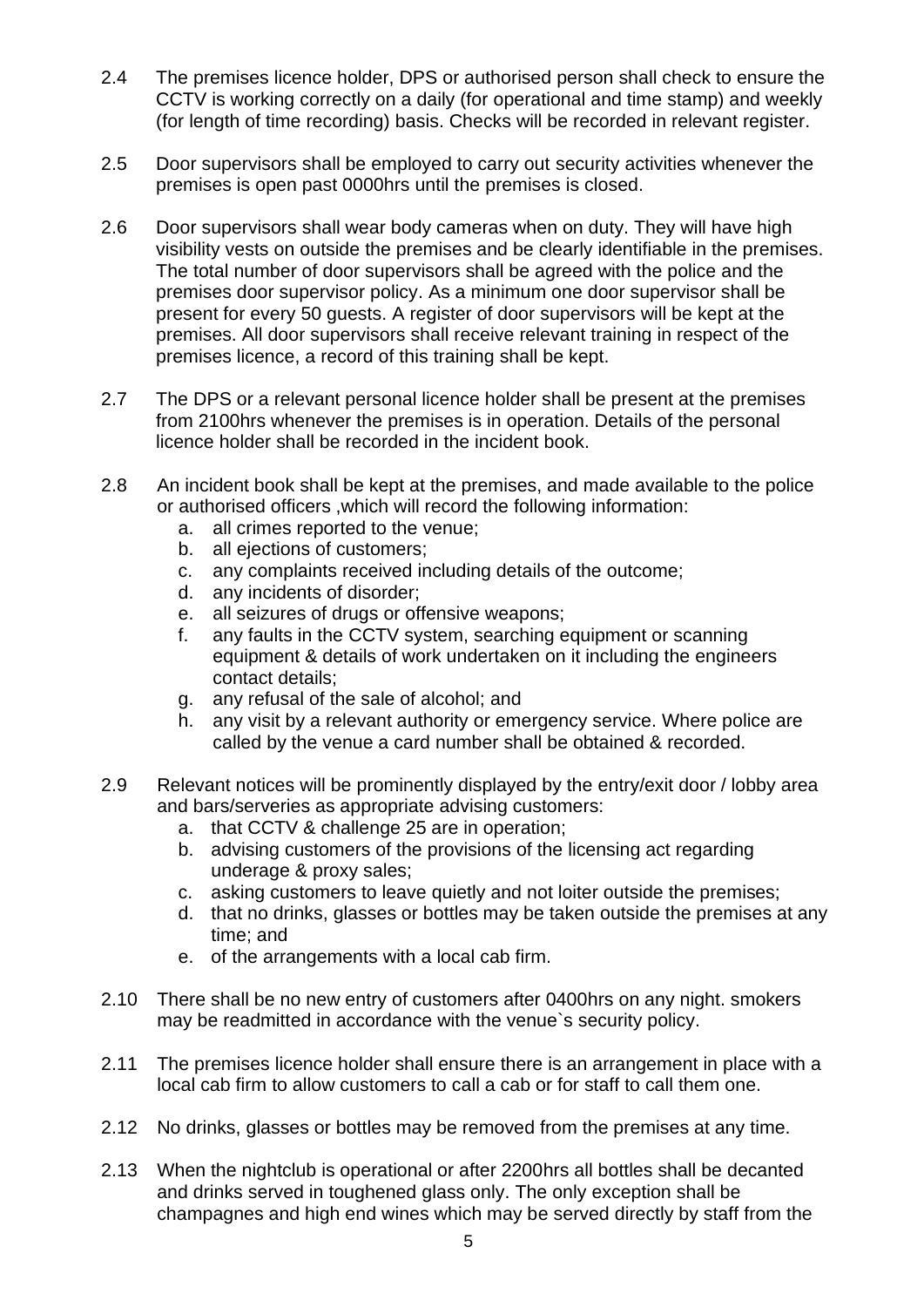bottle into the customers glass. Under no circumstances may customers in the nightclub be allowed to be in possession of bottles. No drinks or glasses (or bottles) may be taken outside the nightclub at any time.

- 2.14 Any customers who are already in the downstairs cocktail bar at 2200hrs or when it transforms into a nightclub shall be required to leave the bar prior to 2200hrs (with coats & bags) and shall be required to pass through security before being admitted to the nightclub.
- 2.15 Full policies shall be provided by the venue management and be submitted to the police and council licensing team for approval which shall cover the minimum following areas: security, search, CCTV, weapons, illegal drugs, toilet checks, queueing, dispersal & first aid.
- 2.16 A satisfactory sound limiting device must be installed. All amplified entertainment, both regulated & deregulated, will be played through the noise limiter. The sound limiting device must be installed and set by a competent engineer or otherwise NICEIC registered electrical contractor. On receipt of any complaints deemed justified by the Environmental Health department, the limiter will be set at a level to the satisfaction of the Environmental Health department.
- 2.17 Doors and windows will be kept closed, except for access and egress, when regulated or deregulated entertainment is taking place.
- 2.18 The premises licence holder, DPS or authorised manager on duty shall carry out external noise patrols on a minimum of an hourly basis to identify any noise breakout or potential noise issues that may cause disturbance to nearby or other residential properties. Details of such checks & the action taken to address any issues identified shall be recorded in the relevant section of the incident book.
- 2.19 A phone number shall be provided to any local resident, residents association or business requesting it to contact the dome with any complaints. Such complaints and details of the outcome shall be recorded in the relevant section of the incident book.
- 2.20 The premises licence holder shall obtain a full acoustic report from a suitably qualified acoustic consultant which shall be presented to the council`s Environmental Health Department and action shall be taken by the premises licence holder as recommended in the acoustic report.
- 2.21 An effective `challenge 25 proof of age policy` shall be implemented and maintained in place at the premises. Any persons appearing to be under the age of 25 who attempts to purchase alcohol must be challenged in respect of their age and required to provide adequate proof that they are over the age of 18 before they are sold or supplied with alcohol. Only photographic based forms of identification shall be accepted as proof of age in respect of suspected underage sales. The only documents which may be accepted as proof of age are a valid passport / EU national identity card, photographic driving licence, an MOD/HM Forces photographic identity card or a proof of age card with the pass hologram / logo on it (Proof of age cards must only be accepted if accredited to the pass scheme or subsequent equivalent).
- 2.22 A refusals record shall be kept on site as part of the incident book in which all attempts to purchase alcohol that were refused shall be recorded. The record and